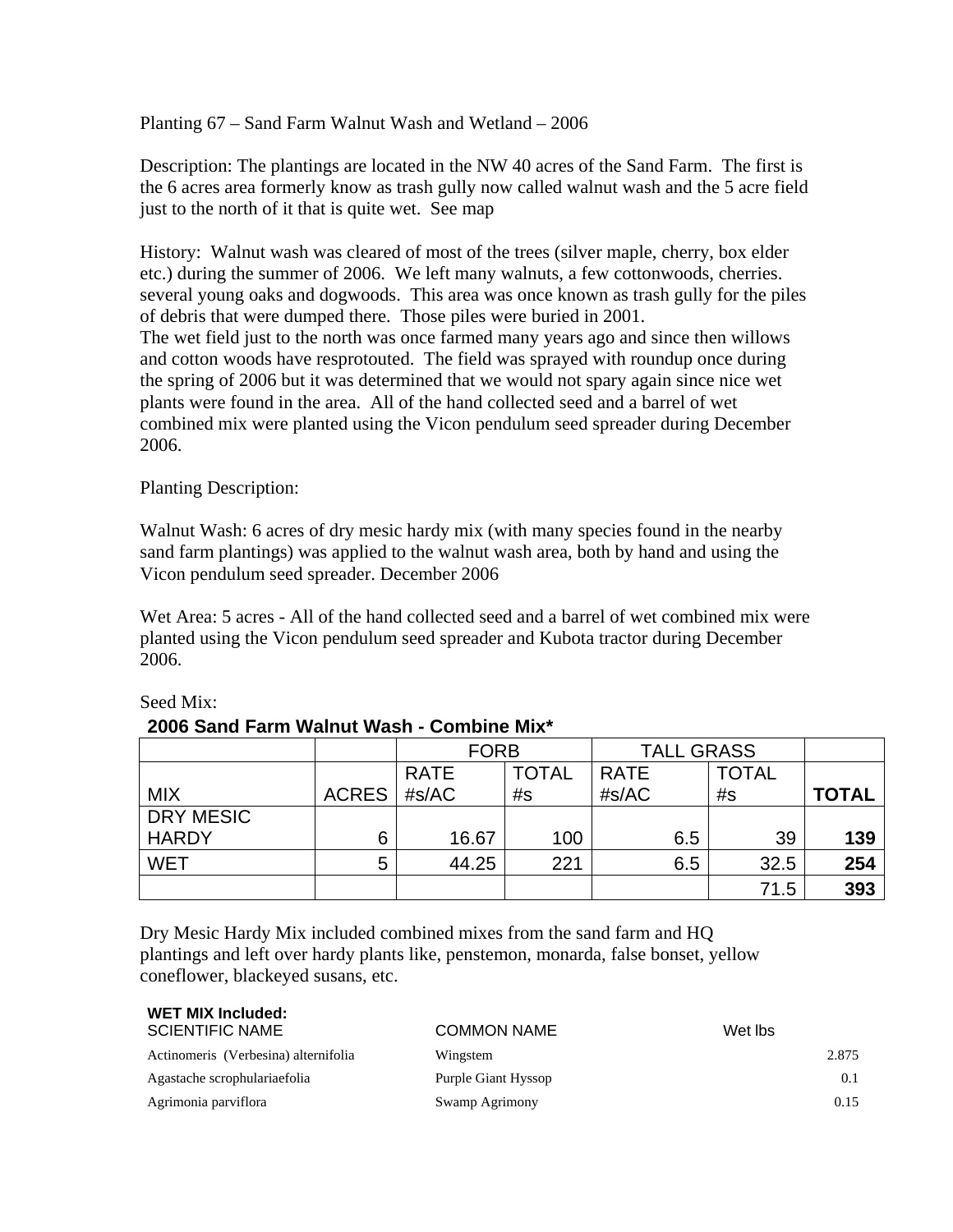| Allium cernuum                           | Nodding Wild Onion                    | 0.35   |
|------------------------------------------|---------------------------------------|--------|
| Amorpha fruticosa                        | Indigo Bush                           | 0.45   |
| Anemone canadensis                       | Meadow Anemone                        | 0.27   |
| Angelica grandifoilia                    | Great Angelica                        | 0.36   |
| Asclepias incarnata                      | Swamp Milkweed                        | 0.65   |
| Aster umbellatus                         | Flat-topped Aster                     | 0.1875 |
| Baptisia leucantha                       | White Wild Indigo                     | 9.51   |
| Bidens comosa (tripartia)                | <b>Swamp Tickseed</b>                 | 0.05   |
| Cacalia plantaginea (tuberosa)           | <b>Indian Plantain</b>                | 0.6    |
| Cacalia suaveolens                       | Sweet-scented Indian Plantain         | 4.65   |
| Carex stricta                            | <b>Tussock Sedge</b>                  | 0.8    |
| Cassia fasciculata                       | Partridge Pea                         | 0.0625 |
| Chelone glabra                           | Turtlehead                            | 0.05   |
| Cirsium muticum                          | Swamp Thistle                         | 0.55   |
| Clematis virginiana                      | Virgin's Bower                        | 0.1    |
| Coreopsis tripteris                      | <b>Tall Coreopsis</b>                 | 0.6    |
| Elymus canadensis                        | Prairie Wild Rye                      | 1.395  |
| Elymus villosus                          | Silky Wild Rye                        | 0.2    |
| Eryngium yuccifolium                     | <b>Rattlesnake Master</b>             | 1.196  |
| Eupatorium maculatum                     | Spotted Joe Pye Weed                  | 5.625  |
| Eupatorium perfoliatum                   | <b>Boneset</b>                        | 0.315  |
| Gentiana (alba) flavida                  | Cream Gentian                         | 0.225  |
| Gentiana (Gentianopsis) crinita          | Fringed Gentian                       | 0.35   |
| Hibiscus palustris                       | Swamp Rose Mallow                     | 0.2    |
| Hypericum pyramidatum                    | Great St. Johnswort                   | 5.358  |
| Hypoxis hirsuta                          | <b>Yellow Star Grass</b>              | 0.05   |
| Liatris pycnostachya                     | Tall Gayfeather; Prairie Blazing Star | 2.2    |
| Monarda fistulosa                        | Wild Bergamot                         | 0.315  |
| <b>NUMBER OF SPECIES</b>                 |                                       | 56     |
| Onoclea sensibilis                       | Sensitive Fern                        | 0.1    |
| Panicum virgatum                         | Prairie Switch Grass                  | 0.05   |
| Parnassia glauca                         | Grass of parnassus                    | 0.05   |
| Phytolacca americana                     | Pokeweed                              | 0.05   |
| Polemonium reptans                       | Jacob's Ladder                        | 0.01   |
| PR Potholes Combie for Sand Farm Wetland |                                       | 143.2  |
| Pycnanthemum virginianum                 | Mountain mint (Prairie Hyssop)        | 5.225  |
| Rudbeckia hirta                          | <b>Black-eyed Susan</b>               | 0.145  |
| Rudbeckia subtomentosa                   | Sweet Blackeyed Susan                 | 3.8    |
| Rumex orbiculatus                        | Great Water dock                      | 0.1    |
| Scirpus atrovirens                       | Dark Green Rush                       | 0.8    |
| Scirpus cyperinus                        | <b>Wool Grass</b>                     | 0.7    |
| Scrophularia marilandica                 | Late Figwort                          | 0.05   |
| Silphium perfoliatum                     | Cup-plant                             | 1.7125 |